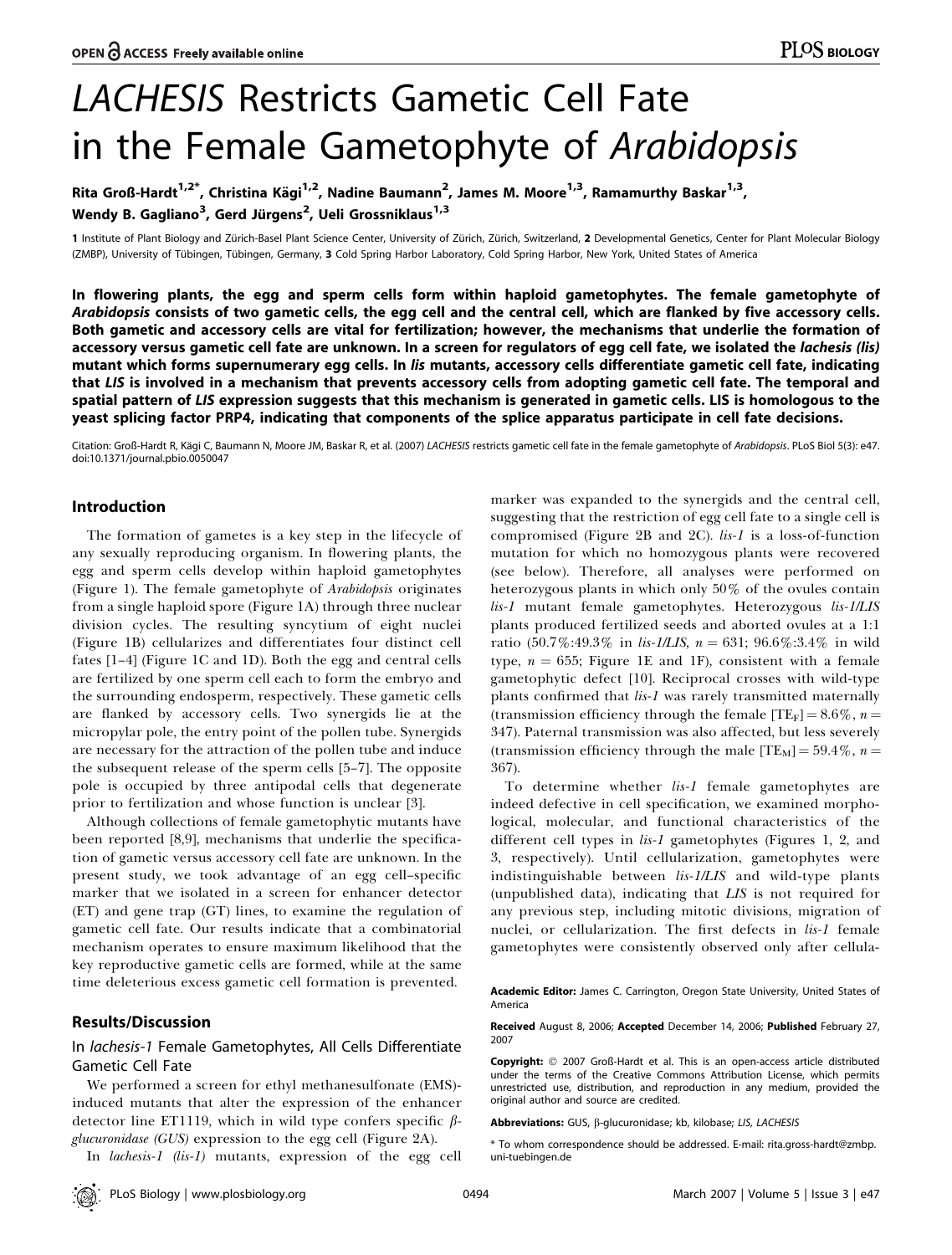## Author Summary

The selection and specification of the egg cell determine the number of eggs produced by an animal or plant, which in turn dictates how many offspring that organism can produce. In most higher plants, the egg cell forms in a specialized structure consisting of four different cell types. Two cells, the egg cell and the central cell, are fertilized by sperm cells and develop into the embryo proper and the nutritive tissue (endosperm), respectively. These two gametic cells are flanked by accessory cells; but why do some cells become gametic while others differentiate into accessory cells? To answer this question, we looked for mutants in which this process is disturbed. In the lachesis mutant, accessory cells become extra egg cells. Interestingly, it seems that the misspecification of these accessory cells results from defects in the gametic cells. This suggests that accessory cells monitor the state of the gametic cells to act as a backup if required, ensuring the formation of the key reproductive cells.

rization, corresponding to the wild-type stage at which the different cell types establish distinct morphological and molecular characteristics, as described below. Wild-type synergids differ morphologically from egg cells by two features. First, the synergid nuclei are smaller than the egg cell nucleus. Second, the polarity of synergids is reversed with respect to nuclear position [11,12] (Figure 1G). In *lis-1/LIS* plants, however, synergids differentiated the morphological attributes of egg cell fate and were often indistinguishable from egg cells (Figure 1J; Table 1). Additionally, the

expression of the synergid marker ET2634 was downregulated in many *lis-1* gametophytes (Figure 2D–2F). To test whether the pollen tube–attracting activity of synergids was affected as well, we pollinated *lis-1/LIS* and wild-type plants with a marker line expressing *GUS* in the pollen tube (ET434G) (Figure 3A). The number of ovules without GUS staining was strongly increased in *lis-1/LIS* plants as compared to wild type (Figure 3A–3C), implying that pollen tube attraction was compromised in the majority of *lis-1* mutant female gametophytes. These data, together with the ectopic expression of the egg cell marker in the synergids, indicate that *lis-1* mutant synergids differentiate egg cell attributes at the expense of synergid cell fate. A different synergid marker (ET884) was ectopically expressed in *lis-1* gametophytes (Figure 2G–2I). This intriguing expression shows that not all aspects of accessory and gametic cell fate are mutually exclusive. However, the reduced pollen tube attraction in *lis-1* indicates that this marker is unlikely to reflect fully differentiated synergid cell fate.

The central cell differs from the egg cell by both its size and the presence of two polar nuclei, which fuse prior to fertilization [1–4] (Figure 1H). In *lis-1* mutant gametophytes, the polar nuclei rarely fused and often cellularized separately, a process never observed in wild type (Figure 1K and 1M; Table 1). The resulting uninucleate cells were morphologically indistinguishable from an egg cell. These morphological changes were reflected by the down-regulation of a central cell marker *pMEA::GUS* in most *lis-1* gametophytes (Figure 2J– 2L). Whereas the wild-type central cell develops into endo-



Figure 1. Accessory Cells in lis-1 Gametophytes Morphologically Resemble Gametic Cells

(A–D) Schematic representation of wild-type female gametophyte development. Sporophytic structures are shown in grey; gametophytic structures are colored. (A) After meiosis, the haploid functional megaspore is formed. (B) A series of three mitotic divisions results in the formation of an eightnucleate syncytium. (C) After nuclear migration and cellularization, a seven-celled gametophyte is formed containing two synergids at the micropylar end (dark green), one egg cell (red), one central cell (orange) with two polar nuclei, and three antipodal cells at the chalazal pole (light green). (D) Prior to fertilization, the two polar nuclei fuse to form one large central cell nucleus, and the antipodal cells degenerate. (E) Wild-type silique showing full seed set.

(F) Silique of lis-1/LIS plants containing aborted ovules (arrowheads).

(G–I) Mature wild-type gametophyte. (G) At the micropylar end, the two small synergid nuclei are detected (stars). The larger egg cell nucleus (arrowhead) is oriented towards the adjacent central cell. (H) A large central cell nucleus (arrowhead) resulting from the fusion of the two polar nuclei can be detected. (I) The antipodal cells at the chalazal end degenerate (star).

(J–N) lis-1 gametophytes. (J) The synergid nuclei are enlarged and mis-polarized (star). As a consequence, synergid and egg cell become indistinguishable when lying in a similar position (arrowheads). (K) Polar nuclei are unfused (arrowheads) and occasionally ectopically cellularized (arrowheads in M). (L and M) Antipodal cells do not degenerate, but enlarge and protrude towards the center (stars). (N) Disintegration of antipodal cells and fused antipodal nuclei (star).

doi:10.1371/journal.pbio.0050047.g001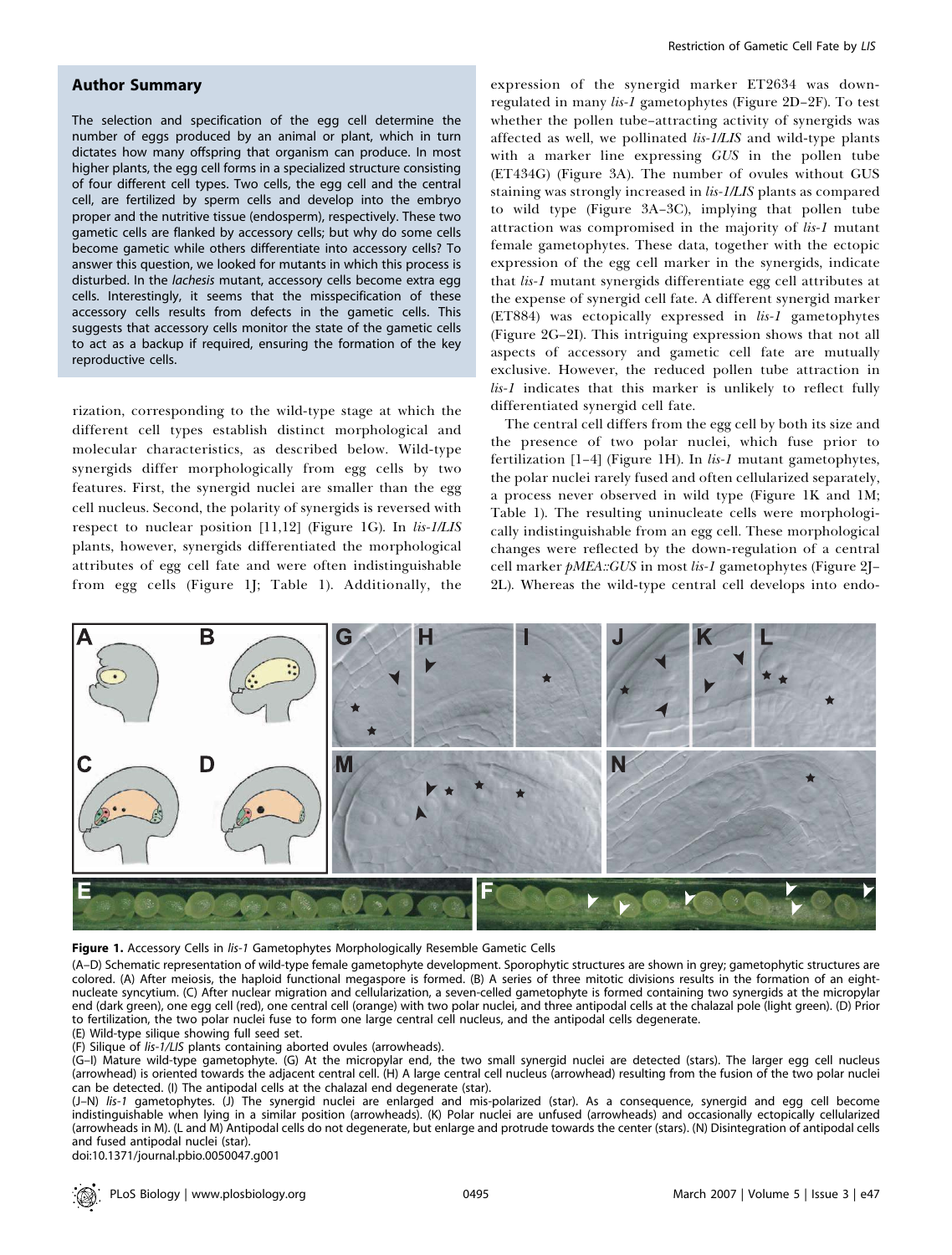![](_page_2_Figure_0.jpeg)

Figure 2. Molecular Analysis of lis-1 and Wild-Type Gametophytes

Expression analysis of cell-specific marker genes in wild-type versus lis-1/ LIS plants (2 d after emasculation if not otherwise indicated). The onset of GUS expression for all markers is only detected after cellularization. (A, D, G, J, M, and P) The wild-type expression pattern for each marker. (B, E, H, K, N, and Q) Abnormal expression patterns, representing the scored phenotypes. (C, F, I, L, O, and R) Frequencies of abnormal patterns. Dark bars represent wild-type, light bars represent lis-1/LIS plants. The y-axis shows the percentage of the scored phenotype.

(A–C) The egg cell marker ET1119 was expressed ectopically in 36.4% of the gametophytes of lis-1/LIS plants ( $n = 562$ ; wild-type: 1.2%,  $n = 423$ ). (D–F) The synergid marker ET2634 was not expressed in 41.5% of lis-1/LIS gametophytes ( $n = 789$ ; wild-type: 22.0%,  $n = 1,176$ ).

(G–I) The synergid marker ET884 was expressed ectopically in 38.7% of the gametophytes of lis-1/LIS plants ( $n = 694$ ; wild-type: 0.1%,  $n = 1,055$ ). (J-L) Expression of the central cell pMEA::GUS reporter construct was not detected in 47.8% of the gametophytes of lis-1/LIS plants ( $n = 596$ ; wildtype: 10.7%,  $n = 428$ ).

(M-O) Ectopic expression of pMEA::GUS reporter construct in antipodal cells 3 d after emasculation was detected in 16.4% of the gametophytes of lis-1/LIS plants ( $n = 531$ ; wild-type: 1.3%,  $n = 468$ ).

(P–R) The antipodal marker GT3733 was not expressed in 53.1% of the gametophytes of *lis-1/LIS* plants ( $n = 715$ ; wild-type: 22.2%,  $n = 1,283$ ). doi:10.1371/journal.pbio.0050047.g002

sperm after fertilization, approximately one half of the *lis-1* mutant gametophytes that received a pollen tube (compare Figure 3C) failed to develop endosperm (Figure 3D–3F) although embryo formation was not affected. The failure to

![](_page_2_Figure_9.jpeg)

Figure 3. Functional Analysis of Synergids and Central Cells in lis-1/LIS Plants

(A–C) GUS staining in synergids after fertilization of wild-type and lis-1/ LIS plants with pollen from the ET434G pollen-tube marker line. (A) Ovule with GUS-stained synergids. The arrowhead points at pollen tube. (B) Ovule in which no GUS staining was detected in synergids. (C) Frequencies of GUS negative synergids. Dark bars represent wild-type, light bars represent lis-1/LIS plants. The y-axis shows the percentage of the scored phenotype (lis-1/LIS: 50.8%,  $n = 789$ ; wild-type: 21.5%,  $n =$ 287).

(D–F) Endosperm development after fertilization of wild-type and lis-1/ LIS plants with wild-type pollen. (D) Ovule with developing embryo (star) and endosperm (arrowhead). (E) Ovule with a developing embryo (star), but no endosperm. The undeveloped central cell nucleus is visible (arrowhead). (F) Frequencies of ovules with a developing embryo, but no endosperm. Dark bars represent wild-type, light bars represent lis-1/LIS plants. The y-axis shows the percentage of the scored phenotype (lis-1/ LIS: 11.2%,  $n = 267$ ; wild type: 0.5%,  $n = 191$ ).

doi:10.1371/journal.pbio.0050047.g003

develop endosperm is unlikely to be related to an unfertilized central cell, because embryo formation can initiate autonomous endosperm formation in an unfertilized central cell [13]. Together with the ectopic expression of the egg cell marker, our results indicate that in *lis-1* gametophytes, the central cell differentiates egg cell attributes at the expense of central cell fate.

A further striking phenotype was observed for the antipodal cells that degenerate prior to fertilization in wild type (Figure 1I). In *lis-1* female gametophytes, the antipodal cells were often enlarged and protruded into the center (Figure 1L and 1M; Table 1). Additionally, in about one third of *lis-1* gametophytes (16.9% in *lis-1/LIS*), the enlarged antipodal cells eventually disintegrated their cell membranes, allowing the fusion of antipodal nuclei into one large nucleus (Figure 1N). In wild-type gametophytes, fusion of nuclei was only detected in central cells (Table 1). Consistently, we observed ectopic expression of the central cell marker *pMEA::GUS* in the protruding antipodal cells (Figure 2M– 2O), whereas the expression of GT3733, an antipodal marker line, was down-regulated (Figure 2P–2R). Thus, antipodal cells in *lis-1* mutant female gametophytes can adopt a central cell fate. Remarkably, both the central cells and antipodal cells changed not only their molecular profile according to the newly adopted cell fate, but they also adjusted their nuclear status (uninucleate versus binucleate) accordingly. The originally binucleate central cell cellularized ectopically,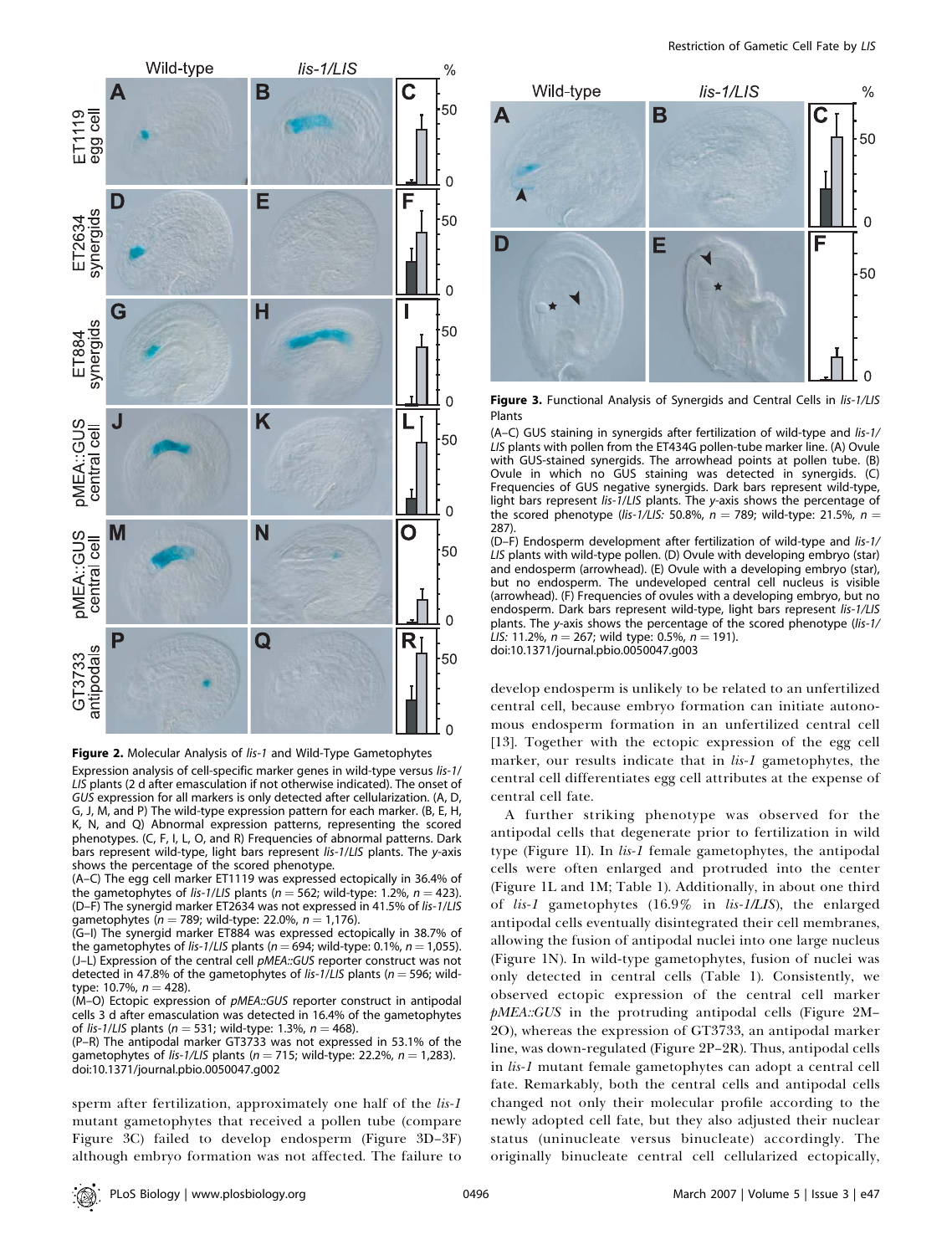| Genotype    | Synergids                          |                                          | Central Cell                     |                                              | Antipodal Cells <sup>a</sup> |                                      |                     |
|-------------|------------------------------------|------------------------------------------|----------------------------------|----------------------------------------------|------------------------------|--------------------------------------|---------------------|
|             | Nuclei $<$ Egg Cell<br>Nucleus (%) | Polarity $\neq$ Egg<br>Cell Polarity (%) | <b>Fused Polar</b><br>Nuclei (%) | <b>Ectopic</b><br><b>Cellularization (%)</b> | Protruded (%)                | <b>Membrane</b><br>Disintegrated (%) | Nuclei<br>Fused (%) |
| Wild-type   | 99.2                               | 98.8                                     | 92.8                             | 0.0                                          | 0.0                          | 0.0                                  | 0.0                 |
| $lis-1/LIS$ | 56.9                               | 78.8                                     | 48.9                             | 11.3                                         | 28.7                         | 16.9                                 | 3.9                 |

## Table 1. Morphological Analysis of lis-1/LIS Plants

Emasculated siliques of wild-type and lis-1/LIS plants were analyzed 2 d after emasculation ( $n = 264$  for wild-type,  $n = 514$  for lis-1/LIS plants).

<sup>a</sup>Siliques 3 d after emasculation ( $n = 497$  for wild-type,  $n = 620$  for lis-1/LIS plants).

doi:10.1371/journal.pbio.0050047.t001

resulting in two uninucleate cells, whereas the uninucleate antipodal cells fused, producing a binucleate cell. These findings suggest that an intracellular signaling mechanism senses the number of nuclei in a given cell, and reveal a tremendous, previously unrecognized plasticity of the female gametophyte. In summary, whereas wild-type gametophytes differentiate accessory and gametic cell types, accessory cells of *lis-1* mutant gametophytes frequently adopted gametic cell fate. These observations suggest that all cells in the female gametophyte are competent to differentiate gametic cell fate and that *LIS* is involved in a mechanism that represses gametic cell fate in the accessory cells. Interestingly, the gametic central cell in *lis-1* gametophytes additionally adopted egg cell fate, suggesting that a further, *LIS*-dependent mechanism suppresses egg cell fate in the central cell. Thus, the *lis-1* mutant phenotype reveals two levels of cell fate

![](_page_3_Figure_7.jpeg)

Figure 4. Successive Recruitment of Cells as Gametic Cells in lis-1 Gametophytes

(A and B) Ectopic expression of the egg cell marker ET1119 (A) and the central cell marker pMEA::GUS (B) in wild-type and lis-1/LIS plants. Dark bars represent wild-type, light bars represent lis-1/LIS plants. The y-axis shows the percentage of ectopic expression of total GUS-staining ovules. Ectopic expression was scored zero (0d), one (1d), and two days (2d) after emasculation. Total number of ovules counted was greater than 250. (C–G) Development of five morphological features in lis-1/LIS plants as compared to wild type, zero (0d), one (1d), and two days (2d) after emasculation. The y-axis shows percent deviation from wild type (data from Table S1). (C) Synergid nuclei smaller than egg cell nucleus. (D) Different polarity of synergids and egg cell with respect to position of nucleus. (E) Polar nuclei unfused. (F) Ectopic cellularization. (G) Protruded antipodal cells.

doi:10.1371/journal.pbio.0050047.g004

regulation, one between gametic and accessory cells, and one between egg and central cell.

# Successive Recruitment of Cells as Gametic Cells in lis-1 Gametophytes

The late initiation of cell-specific marker genes indicates that in *Arabidopsis* distinct cell fates are only manifested after cellularization. Studies in several multicellular systems have shown that cell specification is often preceded by the asymmetric distribution of fate determinants (for review see [14]), and an analogous mechanism could be defective in *lis-1* gametophytes, resulting in an instant misspecification of accessory cells. Alternatively, the *lis-1* phenotype could result from defects that occur after cellularization when distinct cell fates become manifest. We analyzed the time course of egg cell and central cell marker gene expression. Interestingly, we found that the number of ovules that ectopically expressed gametic cell fate increased over time (Figure 4A and 4B), indicating that accessory cells are not instantly misspecified as gametic cells. In line with a successive misspecification of accessory cells, we found that several morphological features that distinguish *lis-1/LIS* plants from wild type became more pronounced over time (Figure 4C–4G). Our results suggest that during cell specification in *lis-1* mutant gametophytes, accessory cells become gradually recruited as gametic cells.

#### LIS Is Homologous to the Yeast Splicing Factor PRP4

We mapped the *lis-1* mutation to the At2g41500 locus, which encodes a protein with seven WD40 repeats. The *lis-1* mutation creates an in-frame stop codon after three WD40 repeats (Figure 5A). The *LIS* cDNA driven by a 2.6-kilobase (kb) upstream promoter sequence complemented the *lis* mutant phenotype (Figure 5B and 5C), indicating that *lis-1* is a loss-of-function mutation.

The LIS protein is strongly conserved among eukaryotes [15] (Figure S1), showing an overall similarity to *Homo sapiens, Caenorhabditis elegans,* and *Saccharomyces cerevisiae* of 62%, 56%, and 54%, respectively. The yeast homolog PRP4 is associated with the U4/U6 complex of the spliceosome [16,17]. PRP4 is an essential splicing factor, and loss-of-function mutants accumulate unspliced pre-mRNA [18]. PRP4 function depends on its interaction with a second splicing factor, PRP3, through its WD40 domain, and the deletion of two WD40 repeats abolishes this interaction [19]. We thus conclude that *lis-1* represents the null phenotype, which is consistent with the observation that the *lis-2* T-DNA insertion allele (Figure 5A) causes a very similar phenotype (Figure S2).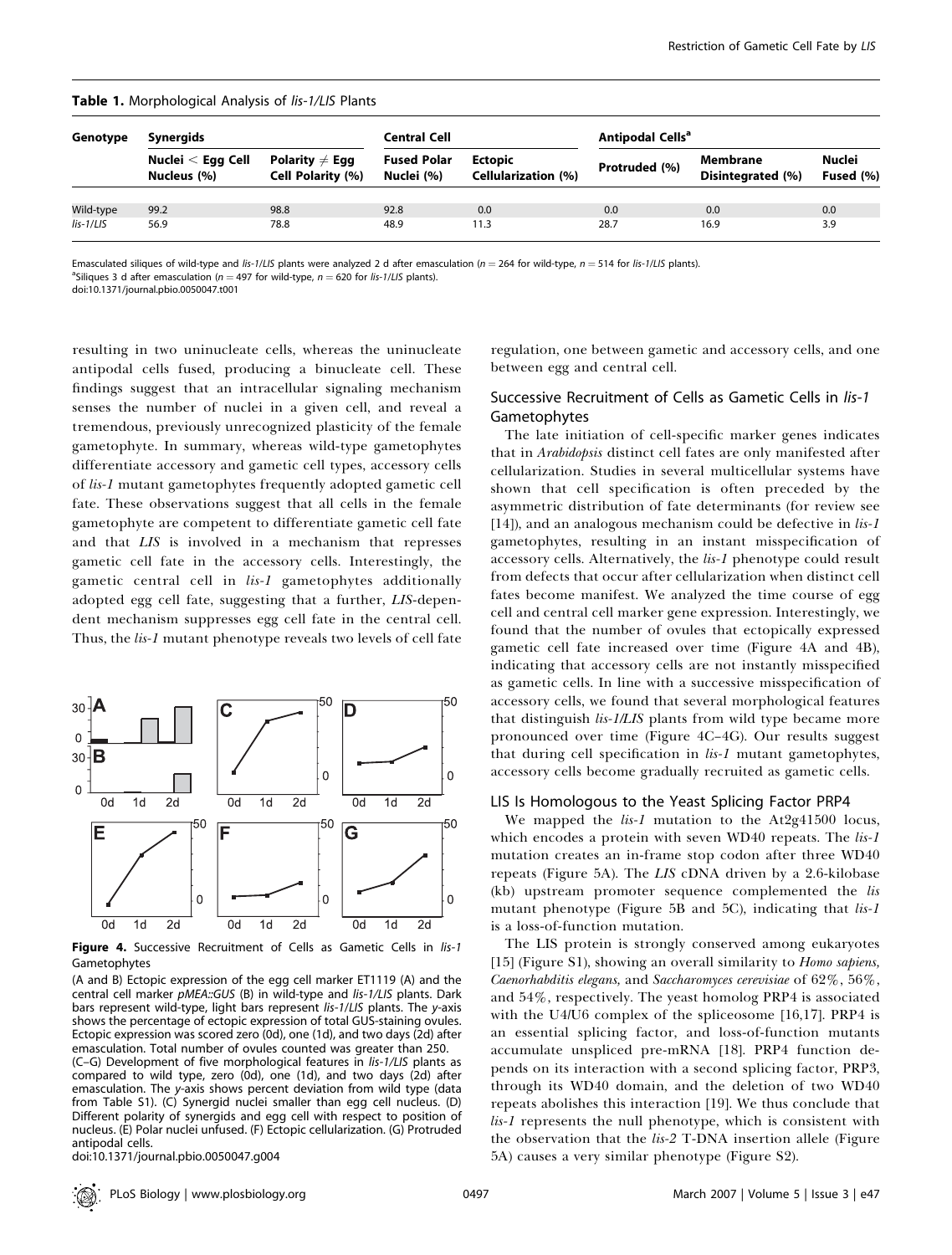![](_page_4_Figure_1.jpeg)

Figure 5. LIS Codes for a WD40 Repeat Protein

(A) Gene (upper panel) and protein (lower panel) structure of LIS. The localization of the lis-1 and lis-2 mutations and the seven WD40 repeats are indicated.

(B and C) LIS cDNA driven by a 2.6-kb upstream promoter complements the gametophytic (B) as well as possible sporophytic defects of lis-1/lis-1 mutants, allowing for the generation of homozygous plants, as demonstrated by PCR-based genotyping (C). doi:10.1371/journal.pbio.0050047.g005

The *Arabidopsis* genome contains a second *LIS*-related sequence, At2g05720. The deduced protein (accession no. AAD25639; Figure S1) shares an overall similarity of 70%, but is only half the size of the LIS protein and notably contains only four complete WD40 repeats (Figure S1). Hence, At2g05720 is unlikely to be functionally redundant to LIS.

#### LIS Is Strongly Up-Regulated in Gametic Cells

To determine the temporal and spatial expression pattern of the *LIS* gene, we performed RT-PCR and analyzed the expression of a *pLIS::NLS\_GUS* construct containing the same *LIS* promoter fragment as the *LIS* cDNA rescue construct that had fully complemented the mutant phenotype (Figure 5B and 5C). *LIS* expression was detected at moderate levels in all tissues examined, with strongest expression in reproductive tissues (Figure 6A). *GUS* expression driven by the *LIS* promoter was detected at all stages of female gametophyte development (Figure 6B–6E). Intriguingly, shortly after cellularization, expression in the accessory cells is down-regulated, whereas expression in the gametic cells is strongly up-regulated (Figure 6E). This suggests that the mechanism, which prevents accessory cells from adopting gametic cell fate, is not cell-autonomous, but is generated in gametic cells, which is consistent with a lateral inhibition model (Figure 6F). We propose that the gametic cells upon differentiation generate a *LIS*-dependent signaling molecule that is transmitted to the adjacent accessory cells to inhibit their gametic cell competence, thereby preventing excess

![](_page_4_Figure_8.jpeg)

Figure 6. LIS Is Strongly Expressed in Gametic Cells

(A) RT-PCR analysis of LIS expression in leaves (1), roots (2), flower buds (3), open flowers (4), inflorescences (5), siliques (6), and stem (7) (upper panel). ACTIN 2 was used as control (lower panel).

(B–E), Expression of pLIS::NLS\_GUS in wild-type ovules during female gametophyte development. (B) Arrowhead points at the functional megaspore in which GUS expression is detected in the nucleus. (C) Twonucleate embryo sac showing GUS expression in both nuclei (arrowheads). (D) Young eight-nucleate gametophyte. Antipodal nuclei are not visible. Inset shows area with GUS-positive nuclei at higher magnification. White arrowheads point to the synergid nuclei; star points to the egg cell nucleus; and black arrowheads point to the unfused polar nuclei. (E) Mature gametophyte showing strong GUS signal in both the egg cell (star) and fused central cell nucleus (arrowhead). Expression in synergid cells is hardly detectable.

(F) Proposed model for LIS function. Expression of LIS in gametic cells (egg cell [ec] and central cell [cc]) is necessary for the generation of a lateral inhibition signal that prevents the adjacent accessory cells (synergids [s] and antipodal cells [a]) from adopting gametic cell fate. doi:10.1371/journal.pbio.0050047.g006

gametic cell formation. In this view, the *lis* mutant phenotype is a result of impaired lateral inhibition, i.e., the gametic cells fail to identify themselves to their neighboring cells, resulting in the recruitment of all gametophytic cells as gametic cells. The observation that not all cells are synchronously specified as gametic cells implies some initial bias and suggests that the proposed lateral inhibition operates to maintain rather than to establish different cell fates.

Although this mechanism can perpetuate a binary decision between gametic and accessory cell fate, additional factors are needed to explain the generation of four distinct cell fates.

The surprising nature of the LIS protein as a splicing factor suggests the participation of components of the splicing machinery in cell fate decisions and, potentially, the generation of a lateral inhibition signal. A possible mode of action could be that LIS is involved in splicing this very signal or, much less direct, some upstream regulator.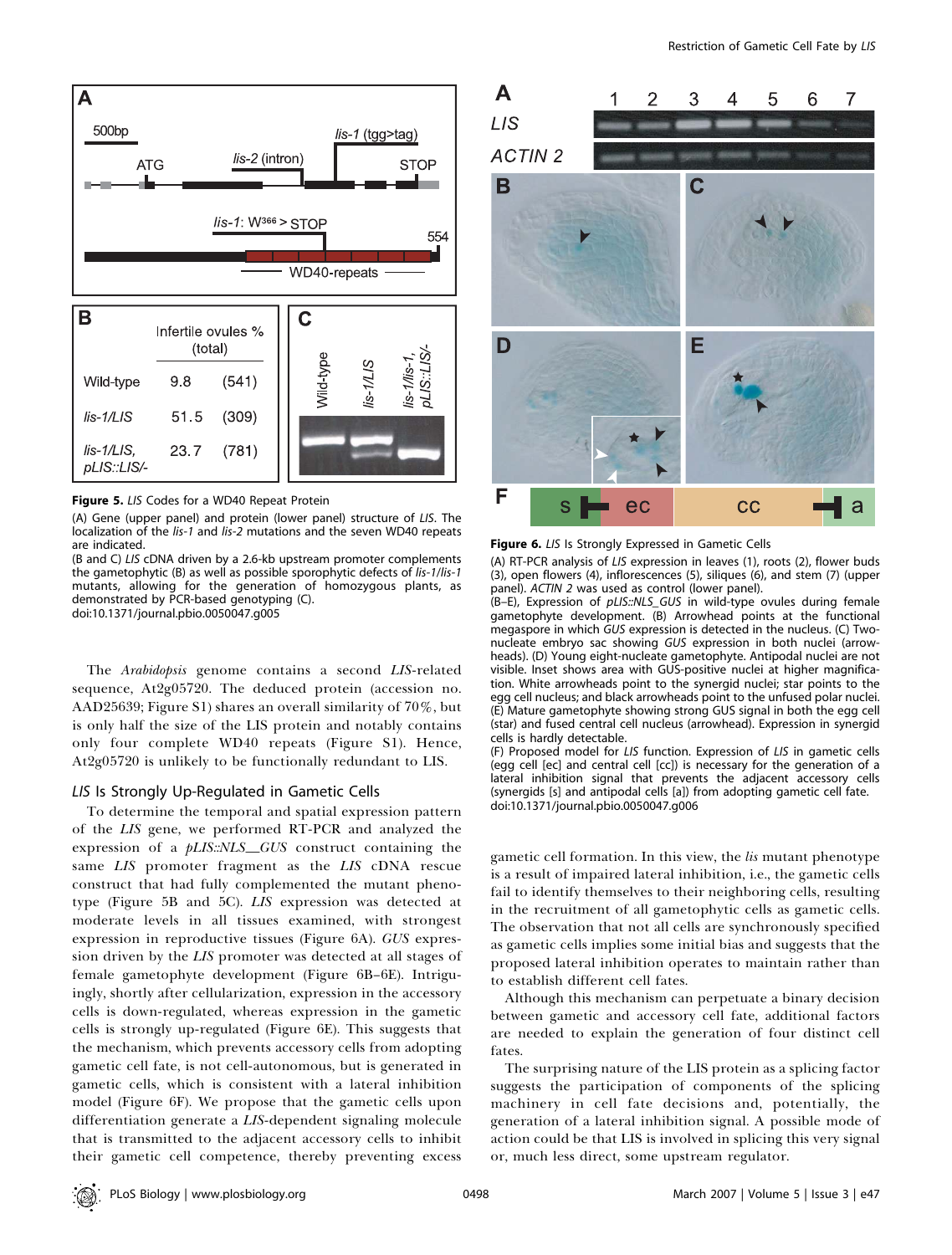## Conclusion

Our data suggest that a combinatorial mechanism operates to pattern the female gametophyte: The competence of all cells to differentiate gametic cell fate, together with lateral inhibition from the gametic cells, can ensure maximum likelihood that the key reproductive gametic cells are formed, while at the same time, excess gametic cell formation is prevented. Both the expression of the *LIS* gene and its distinct function in regulating gametic cell fate are surprising, given that LIS is the *Arabidopsis* homolog of yPRP4, an integral part of the U4/U6 complex. In the future, identification of LIS target(s) and functional analyses of other tissue-specific splicing factors [20] will help to clarify the mechanistic role of the spliceosome in the regulation of distinct developmental processes.

### Materials and Methods

Plant material and growth conditions. Plants were grown on soil in growth chambers under long-day conditions at  $18^\circ$ C. Enhancer detector and gene trap lines were generated using the system of Sundaresan and colleagues [21]. (Send requests for ET and GT lines to UG, grossnik@botinst.unizh.ch.) The *lis-1* allele was isolated from ET1119 in the Landsberg *erecta* (Ler) accession after mutagenesis; seeds were mutagenized by incubation in 0.15% EMS for 10 h. A total of 5,200 M1 plants were screened for deviating *GUS* expression in the female gametophyte. The *lis-2* allele (SALK\_070009) was obtained from the SALK T-DNA insertion collection (http://signal.salk.edu). For the *pMEA::GUS* reporter construct, a gift from D. Page, a 1.6-kb promoter fragment (upstream of the ATG of *MEDEA*) was cloned into pCAMBIA1381z using EcoRI/NcoI restriction sites.

Molecular cloning and complementation. Mapping of *lis-1* was done as described [22] using the polymorphisms annotated by CEREON [23]. The Columbia accession (Col) was used as a crossing partner. *lis-1* was located to Chromosome 2 in an area of 126 kb between the polymorphisms CER448978 and CER446310 on BACs F13H10 and T32G6, respectively. We amplified and sequenced *lis-1/LIS* genomic DNA spanning 15 open reading frames and identified a single heterozygous locus in At2g41500. The *LIS* cDNA was isolated according to the annotated open reading frame from a cDNA library using primer 5'-GATTGAGGATCCATGGAACCCAACAAGGAT-3' and 5'-GATTGAGGATCCAAACAAAGTTCATTCATTTGC-3' and cloned into pDRIVE (Qiagen, Hilden, Germany). The cDNA was released as an XhoI/KpnI fragment, and cloned into pMDC134 (M. D. Curtis, unpublished data). Upstream of the cDNA, a Gateway recombination site (Invitrogen, Karlsruhe, Germany) was introduced using the XhoI/SacI sites. The *LIS* promoter region was amplified by PCR from genomic DNA using primers 5'-AAGAAACAGCCAAATA-GATAAGCA-3' and 5'-GTTTCCCTTAAATCCTCAAAAGAAAA-CACC-3' and cloned into pENTR 1A (Invitrogen) to generate a Gateway compatible promoter fragment. This promoter fragment was cloned upstream of the *LIS* cDNA via Gateway recombination.

PCR-based genotyping. Plants were genotyped for the *lis-1* allele using primers 5'-CTACAAGCTATGACAAGACGTGGAGACT-3' and 5'-TTTTGCTTGGATACGAGGAGGACCAATGGA-3'. The resulting 264 base pair (bp) fragment was digested with BfmI yielding two fragments of 244 bp and 20 bp from the product of the *lis-1* allele, whereas the wild-type product is not digested.

Expression analysis. Total RNA was isolated from wild-type tissues using the E.Z.N.A. Plant RNA Kit (Peqlab Biotechnologie, Erlangen, Germany). Ten micrograms of total RNA were used for mRNAisolation via Dynabeads mRNA DIRECT Micro Kit (Invitrogen). Superscript II (Invitrogen) was used for reverse transcription. Intronspanning primers were used for PCR to prevent the amplification of genomic DNA. LIS cDNA was amplified using: 5'-CACTGCCT-CATACGACATGAAAGTC-3' and 5'-ACGAGCTATCTGCTGTGA-TATCTAGAG-3'. ACTIN2 was amplified using 5'-CCTG- $A A A G G A A G T A C A G T G - 3'$  and 5'-CTGTGAACGATTCCTGGAC-3'. To generate the *pLIS::NLS\_GUS* construct, the *LIS* promoter region was amplified by PCR from genomic DNA using primer 5'-AAGAAA-CAGCCAAATAGATAAGCA-3' and 5'-GTTTCCCTTAAATCCT-CAAAAGAAAACACC-3', and cloned into pDRIVE. The 2.6-kb *LIS* 

promoter fragment was isolated by BamHI/XhoI digestion, and ligated into the binary vector pGIIBAR-EcoRV/XhoI. A *GUS* construct with N-terminal nuclear localization site [24] was inserted downstream of the promoter.

Histology and microscopy. For analysis of mature gametophytes, the oldest closed flower bud of a given inflorescence was emasculated and harvested two days later. Cytochemical staining for GUS activity was performed as described [25], without additional clearing of the tissue prior to observation. Whole-mount mature gametophytes were prepared as described by Yadegari et al. [26]. For whole-mount embryos, siliques were dissected and cleared with chloral hydrate: glycerol:water-solution 8:3:1 (w:v:v) without prior fixation. GUSstained tissue and cleared whole mounts were visualized using a Zeiss Axioscop Microscope (Zeiss, Oberkochen, Germany).

#### Supporting Information

Figure S1. Alignment of LIS, *Arabidopsis* AAD25639, *H. sapiens*, *C. elegans*, and *S. cerevisiae* PRP4 Proteins

The alignment was generated using CLUSTALW 1.8 with default parameters and BoxShade 3.21. Positions of identical and similar sequences are boxed in black and grey, respectively. The seven repeats of the WD40 motif as annotated by Horowitz et al. [15] are boxed in red; c indicates *C. elegans,* h indicates *H. sapiens,* and y indicates *S. cerevisiae* PRP4 proteins.

Found at doi:10.1371/journal.pbio.0050047.sg001 (1.9 MB PDF).

Figure S2. Expression Analysis of *lis-2* and Wild-Type Gametophytes and Localization of T-DNA Insert

(A) Wild-type expression pattern of ET1119.

(B) Abnormal expression pattern in *lis-2*.

(C) Frequencies of ectopic egg cell marker expression. Dark bar represents wild-type, grey bar and white bar represent *lis-1*/*LIS* and *lis-2/LIS* plants, respectively. The *y*-axis shows the percentage of the scored phenotype (13.52% in *lis-2/LIS* plants, deduced from 6.76% expression in  $\hat{lis-2}/LIS$ ,  $ET1119/$  plants,  $\hat{n} = 1,021$ . For details on wildtype and *lis-1/LIS* data, refer to Figure 2A–2C).

(D) T-DNA insertion site and sequence of left border flanking region. Red indicates the T-DNA sequence; grey indicates the intron sequence; and black indicates the exon sequence.

Found at doi:10.1371/journal.pbio.0050047.sg002 (506 KB PDF).

Table S1. Progression of the Morphological Phenotype in Wild-Type and *lis-1/LIS* Plants

Found at doi:10.1371/journal.pbio.0050047.st001 (60 KB DOC).

#### Accession Numbers

The National Center for Biotechnology Information (http://www.ncbi. nlm.nih.gov) accession numbers for proteins discussed in this paper and the supporting information are cPRP4 (NP\_492363), hPRP4 (AAC51925), LIS (AAW80862), LIS homologous sequence (AAD25639), and yPRP4 (P20053).

#### Acknowledgments

We thank S. Zimmermann for technical help, D. Page and C. Köhler for providing the *pMEA::GUS* reporter line, M. D. Curtis for the pMDC134 plasmid, N. H. Chua for the *NLS\_GUS* construct, C. Ringli for advice, and D. Weijers, S. E. Schauer, C. Baroux, and L. von Lyncker for critical comments on the manuscript.

Author contributions. RGH, CK, and UG conceived and designed the experiments. RGH, CK, and NB performed the experiments. JMM, RB, WBG, and UG isolated ET and GT lines. RGH, CK, NB, GJ, and UG analyzed the data. RGH, GJ, and UG contributed reagents/ materials/analysis tools. RGH wrote the paper.

Funding. RGH was supported by a European Molecular Biology Organization Long-Term Fellowship. This work was supported by the Cold Spring Harbor President's Council, the University of Zurich, and grants from the United States Department of Agriculture and the Swiss National Science Foundation to UG.

Competing interests. The authors have declared that no competing interests exist.